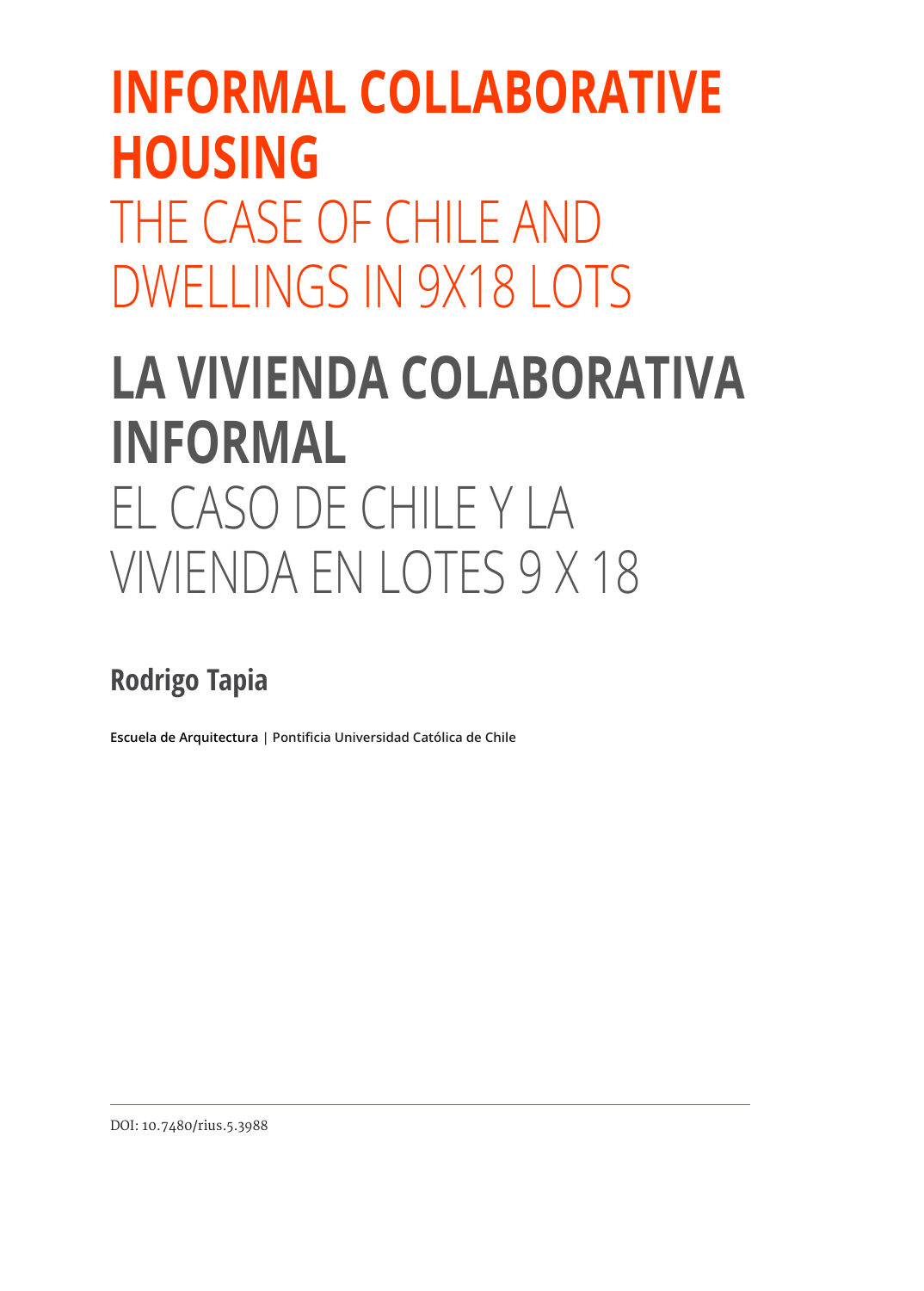### Abstract

The neighborhoods 9X18 emerged from a housing policy promoted in the 60s in Chile. They represent today a particular way of collective habitat in relation to their neighborhood scale and to the interior of each plot. They are territories constituted and built by familiar and community networks. In Santiago, they are 466 neighborhoods, and 216.000 lots between 160 and 250 m2, with a 38% of public space surface and an excellent pericentral location. Here, there is a lot to observe, learn and protect; and a tremendous potential that needs to be explored and imagined from the understanding of their physical and immaterial patrimony and their opportunities for human-scale densification.

#### **KEYWORDS**

9X18 neighborhoods, Neighborhood regeneration, collective habitat.

**72**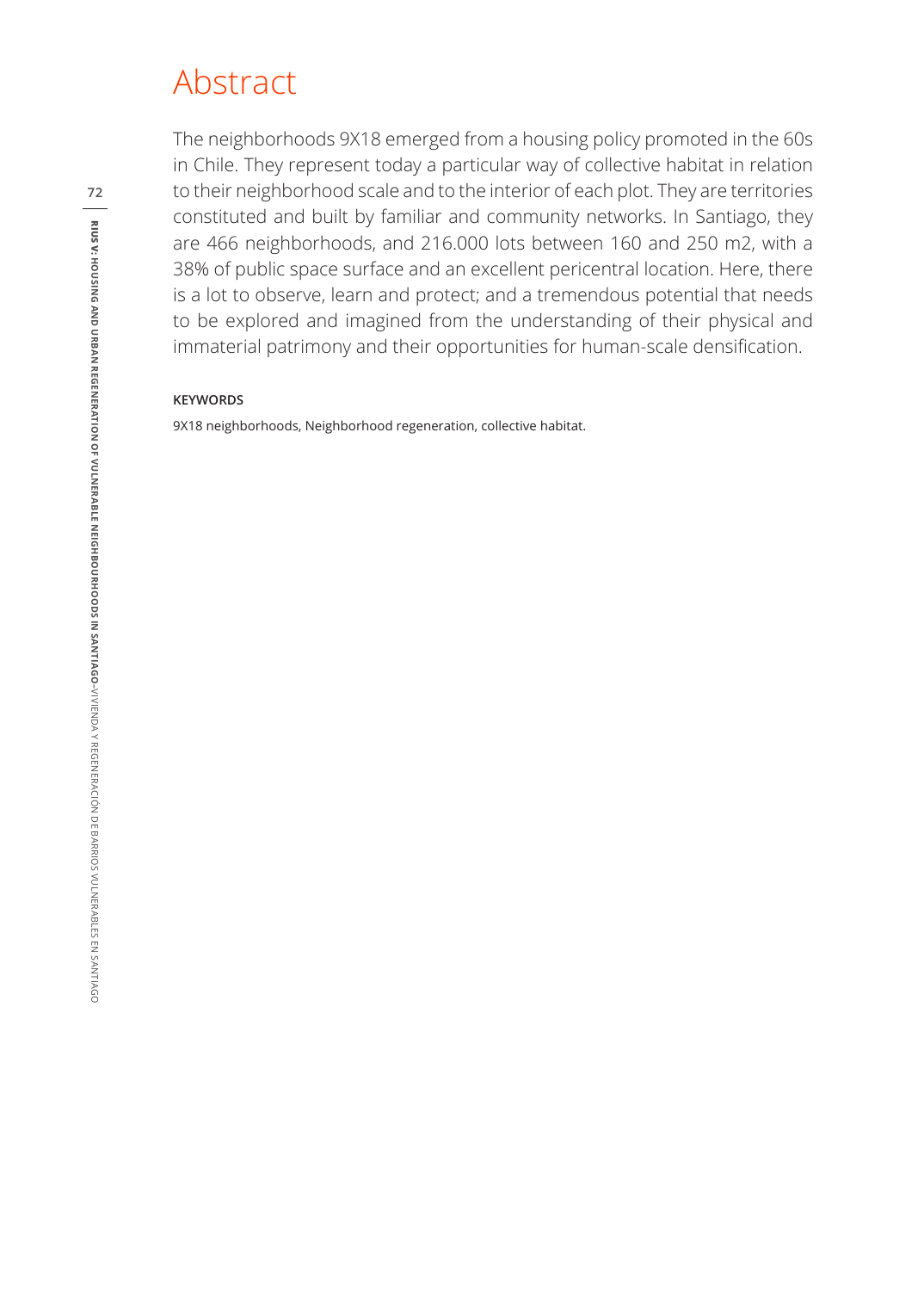## Resumen

Los barrios 9x18, surgidos a partir de una política pública impulsada en los 60 en Chile, recogen hoy un particular modo de habitar colectivo, tanto en su escala barrial como al interior de cada lote. Son territorios, constituidos y construidos por redes familiares y comunitarias, en Santiago suman 466 barrios y 216.000 lotes entre 160 y 250 m2, con un 38% de superficie pública y una excelente ubicación pericentral. Hay aquí mucho que observar, aprender y proteger, un tremendo potencial que necesita ser explorado e imaginado, reconociendo su patrimonio físico e inmaterial y sus oportunidades de densificación a escala humana.

#### **PALABRAS CLAVES**

Barrios 9x18, regeneración barrial, habitar colectivo.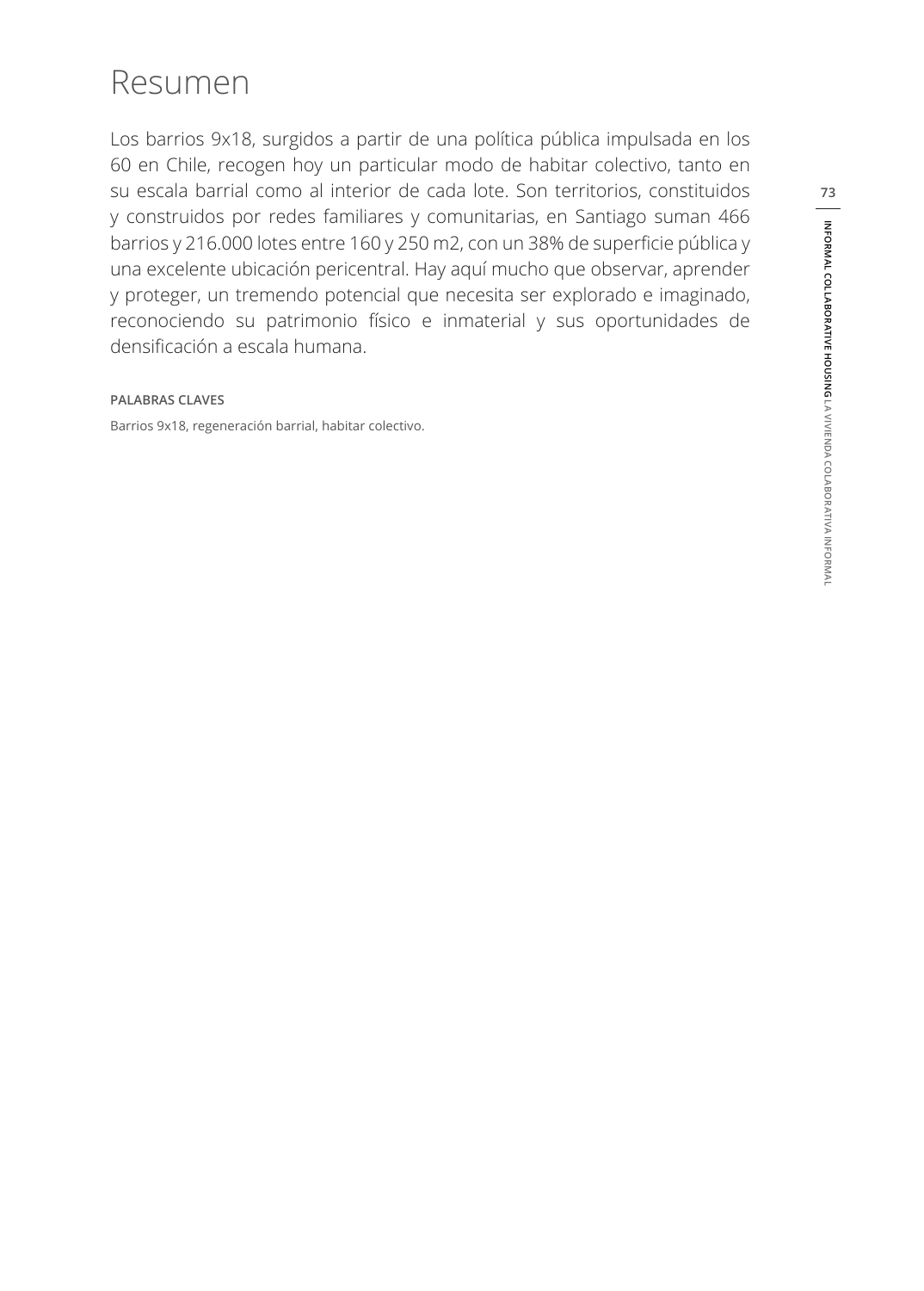A public policy developed in Chile since 1960 that has been slightly disseminated and examined are the so-called "Operations Site", also labelled as "9X18 Neighborhoods" by the measurements of the land. It has been slightly disseminated perhaps because of its simplicity and in most cases because it has not been completed with housing buildings. This public policy consisted basically in the distribution of an urbanized single-family land of at least 160 square meters, arranged in a lot with equally sized sites and organized in such a way that they were close to a future green area and local community infrastructure. In these lots, the responsibility of constructing a built space was left to its own residents (Giannotti, Mondragón, 2017).

The question is whether the development of "9x18" lots has been a Chilean expression of collaborative housing or, if on a larger scale, these neighborhoods formed by this type of lots can be considered as urban residential spaces generated in a collective way.

If we observe the ways of living developed by the residents in these lots over time, an arrangement can clearly be distinguished: one between different family groups to share their daily residential space. This arrangement is collaborative because the inhabitants have agreed to share not only a piece of land but also their lives. There are spaces designed for patios and access, but also for the bathroom, the laundry area, interior corridors, as well as the living and dining room. The dwellings are built by their own efforts and under common design criteria: from the distribution of their rooms to the decision of the construction systems and materials used. This has been possible partly because of the generosity of the size of these lands, which allowed to accommodate different generations within them.

The agreements were constituted, most of the time, under family ties or intergenerational cohabitation ties, which is also described as family-allegamiento . The phenomenon of the allegados in Chile has not only responded to adverse socioeconomic conditions that can only be solve through cohabitation, nor only to a matter of privileged location within the city; but rather, as a priority to the necessity of being close to the family and supporting each other, and thus constituting this particular way of living (Araos, 2008). It is a model of family economy of mutual support, where expenses, payments of accounts, the care for children and elderly, the surveillance of the house, and also an eventual local commerce are shared.

But it was not only the private land that was shared. These neighborhoods were configured through the collective effort to build their public space, to fight for the arrival of light and water, to create and take care of their plazas. All in all, to organize to petition and resolve social demands. Community life was organized through sports clubs, mother centres and neighborhood associations. These organizations were thought to celebrate Children's Day, the neighborhood's anniversary, Christmas, New Year or the National Holidays.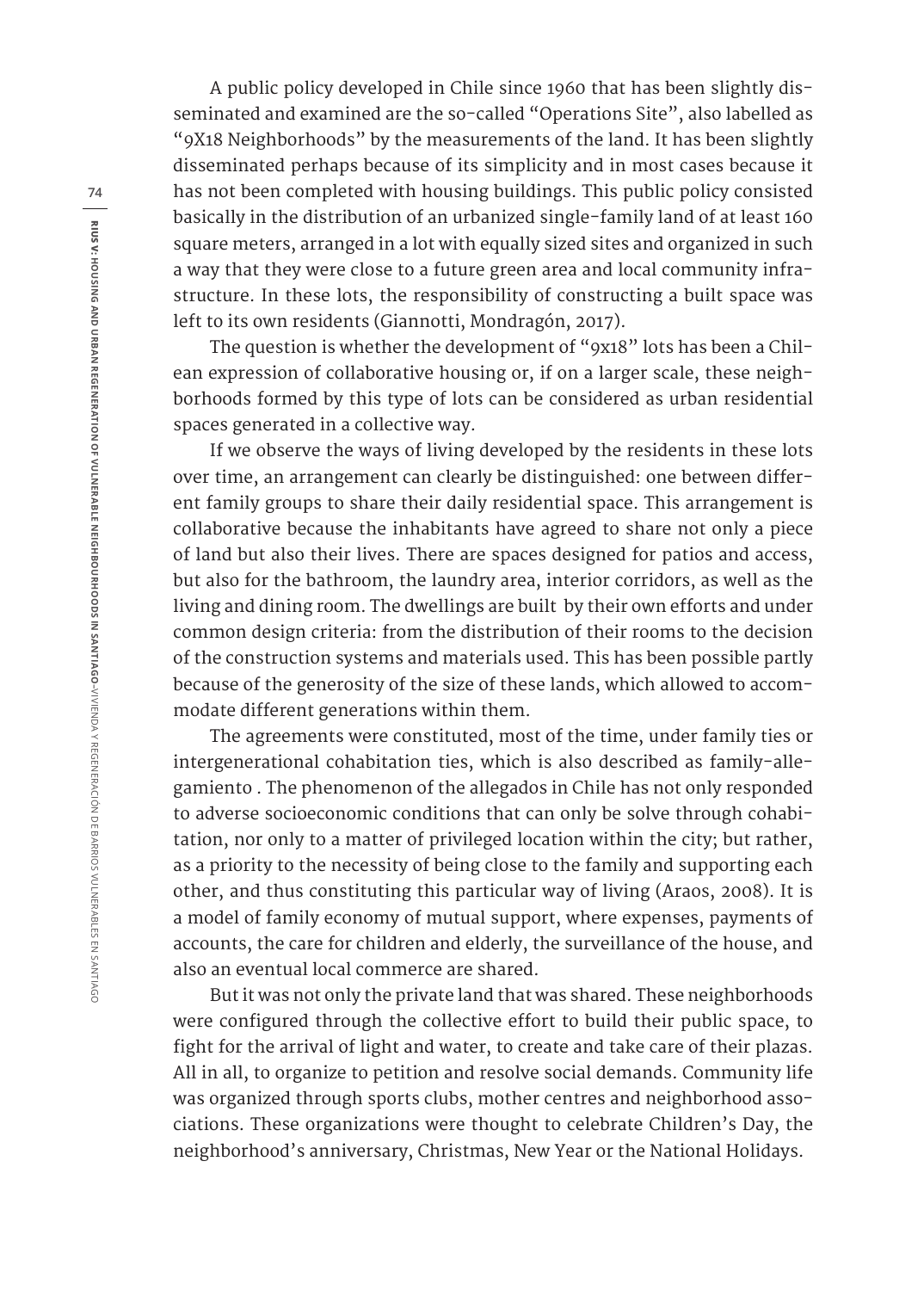Una política pública desarrollada en Chile a partir de 1960 que ha sido poco difundida y examinada, quizás por su sencillez y en la mayoría de los casos, por no haberse completado con edificaciones de vivienda, son las llamadas "operaciones sitio", también apodadas como "barrios 9X18" por las medidas de sus terrenos. Esta consistió básicamente en la entrega de un terreno unifamiliar urbanizado de al menos 160 metros cuadrados de superficie, dispuesto en un loteo con sitios de igual tamaño, organizados de manera de tal que quedaran próximos a una futura área verde e infraestructura comunitaria local, donde la responsabilidad de levantar el espacio construido, quedó en manos de sus propios residentes (Giannotti, Mondragón, 2017).

La pregunta es si lo ocurrido al interior de los lotes "9x18" ha sido una expresión chilena de vivienda colaborativa, o si a una escala mayor, estos barrios conformados por este tipo de lotes, pueden ser considerados espacios urbanos residenciales generados característicamente de manera colectiva.

Si observamos los modos de habitar desarrollados en el tiempo por los residentes de estos lotes, podemos distinguir con nitidez un arreglo entre distintos grupos familiares para compartir su espacio residencial cotidiano. Es colaborativo, porque los habitantes se han puesto de acuerdo para compartir no solo un terreno sino también sus vidas. Existen espacios destinados a patios y accesos, pero también el baño, la zona de lavado, pasillos interiores, así como el estar y el comedor. Son viviendas levantadas por el esfuerzo propio y bajo criterios de diseño comunes, desde la distribución de sus recintos hasta la decisión de los sistemas constructivos y materiales a utilizar. Probablemente esto haya sido posible en parte, también por la generosidad de la dimensión de estos terrenos, que permitieron albergar a distintas generaciones dentro de ellos.

La mayoría de las veces los acuerdos se constituyeron bajo lazos de parentesco familiar o de cohabitación intergeneracional, también descrito como allegamiento familiar . El fenómeno de los allegados en Chile, no solo ha respondido a condiciones socioeconómicas adversas que encuentra en la cohabitación su única salida, ni tampoco solamente a una cuestión de loca- lización privilegiada dentro de la ciudad, sino más bien de manera priorita- ria, a la necesidad de estar cerca de la familia, y apoyarse mutuamente constituyéndose este modo particular de habitar (Araos, 2008). Es un modelo de economía familiar de apoyo mutuo, donde se comparten gastos y el pago de cuentas, el cuidado de niños y adultos mayores, la vigilancia de la casa y de un eventual comercio local.

Pero no fue solo el terreno privado lo compartido. Estos barrios se fueron configurando a través del esfuerzo colectivo de levantar a pulso su espacio público, de pelear la llegada de la luz y el agua, de crear y cuidar sus plazas, de organizarse para exigir y resolver sus demandas sociales. La vida comunitaria se organizó a través de clubes deportivos, centros de madres y juntas de veci-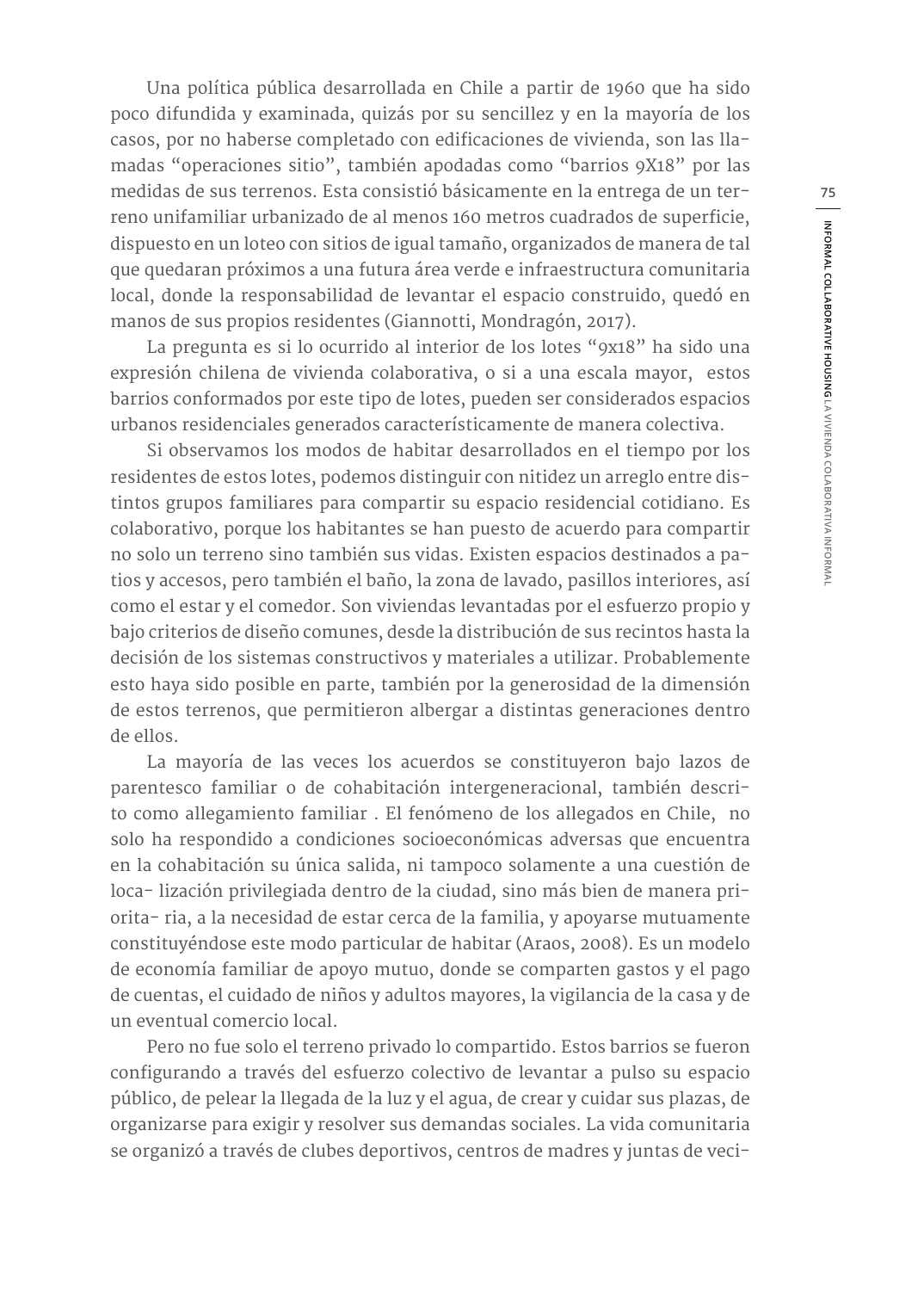In short, a physical and social territory, constituted and built by family and community networks.

Although these neighborhoods were originally created under the social pressure of land appropriations or State initiatives to provide a space in the city for young families with lower incomes, nowadays we can find three and four generations living in the same land. Despite the years, the precarious housing conditions do not seem to improve, nor do the lack of space and privacy. The housing conditions can even get worse with the aggregation of new housing extensions to accommodate new members. There are clear problems associated with loss of light and natural ventilation, lack of good thermal and water insulation, structural problems, fire risks and overlapping uses.

However, the services and transportation have improved, as well as the relative location in the city. Their public spaces -not always well enabled and maintained- have a good surface. In average, more than 38% of the neighborhood's surface is destined to public spaces (Vergara, Palmer, 1990). Many neighborhoods have spaces for squares and community infrastructure, and some of their urban plots were designed to proportionally divide the opportunities for access to these benefits. But one of its most important advantage is the relevant proportion they occupy in Santiago today. There are 466 neighborhoods, consisting of a total of 216,000 lots, ranging between 160 and 250 square meters, and occupying a total of 6,250 hectares (Tapia, Araos & Salinas, 2012).

But what are the opportunities and threats we observe?

To resettle part of these families to more peripheral areas of the city has serious consequences, even if it is to ensure a decent roof for them. It means breaking these networks, socially disintegrating what it has taken so many years to configure. On the other hand, locating and densifying in average scale would allow to act more sustainably and to stall the expansion of the city. Therefore, it would avoid the need to replicate new infrastructures and public networks that already exist and are being used. Incidentally, if we act on these well located and exploited pieces of the city, we could initiate processes of urban regeneration that are more respectful with this way of living. This can be done so by focusing resources on these pieces of the city to build new types of housing with high standards and improve the conditions of their public spaces.

Another threat, already observed in more central areas of the city, is that the real estate sector capitalizes on this neighborhood heritage that has been so difficult to lift; expelling its current residents, through hyper-densified buildings financed by external investors. The challenge would be to give formal accommodation to the applicants of new housing that are already residing in the neighborhood and in the municipality, and at the same time generates incentives to retain the families that have fared better economically.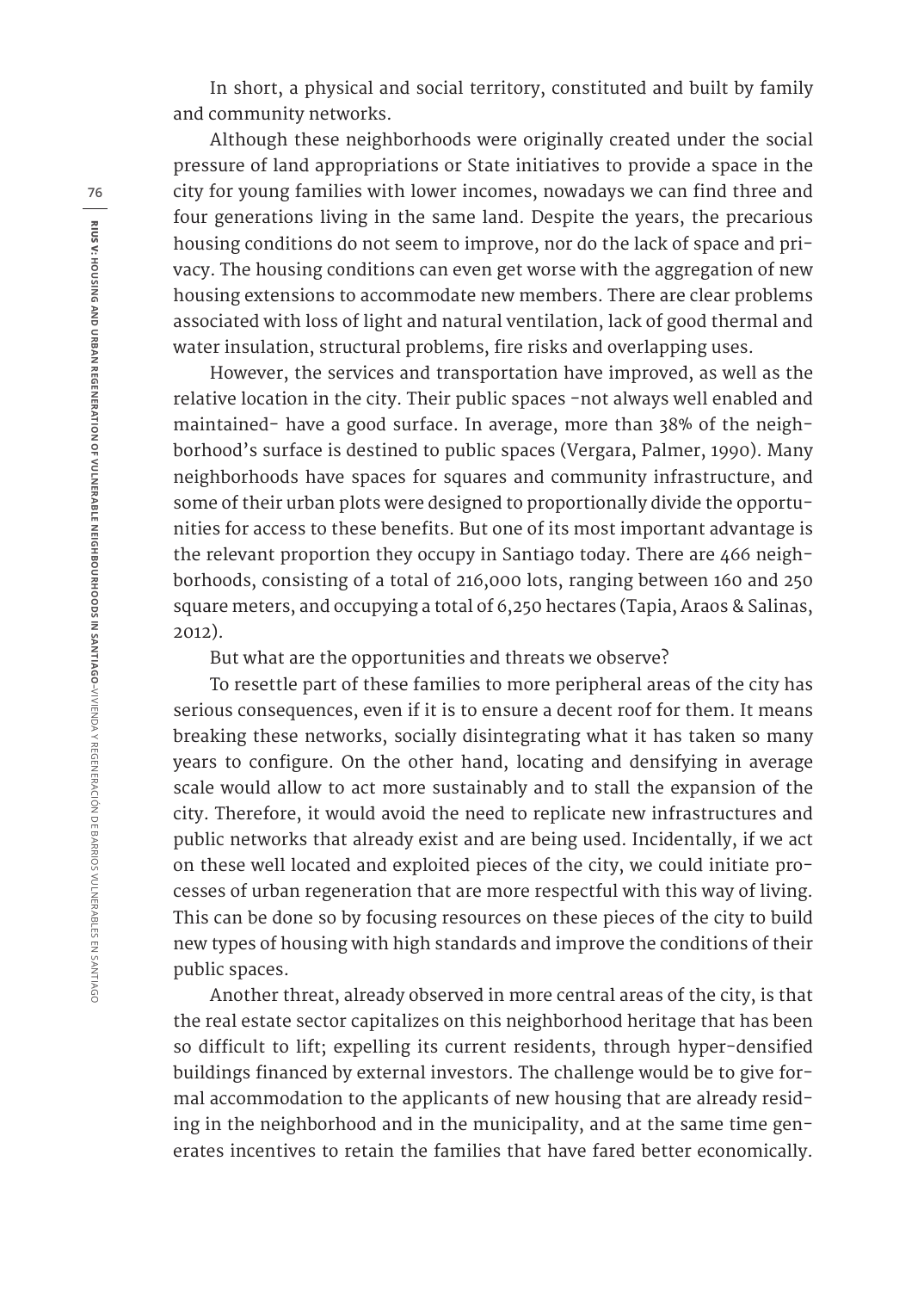nos, para celebrar el día del niño, el aniversario del barrio, la navidad, el nuevo año o las fiestas patrias.

En síntesis un territorio físico y social, constituido y construido por redes familiares y comunitarias.

Si bien estos barrios se originaron bajo la presión social de tomas de terreno o iniciativas estatales para dotar de un espacio en la ciudad a las familias jóvenes de menores ingresos, hoy podemos hallar a tres y cuatro generaciones viviendo en el mismo terreno. A pesar de los años, las condiciones de precariedad habitacional, en muchos casos, no logran ser superadas o empeoran con la agregación de nuevos recintos o unidades para acoger a otros miembros, lo que se expresa en deficitarias condiciones de habitabilidad, en falta espacio y privacidad. Se evidencia así problemas asociados a la pérdida de luz y ventilación natural, falta de una buena aislación térmica e hídrica, problemas estructurales, riesgos de incendio y usos superpuestos.

Sin embargo los servicios y el transporte han mejorado, así como la localización relativa en la ciudad. En tanto sus espacios públicos no siempre bien habilitados y mantenidos, cuentan desde su origen con una buena superficie, teniendo como promedio más de un 38% de la superficie barrial (Vergara, Palmer, 1990). Muchos barrios cuentan con espacios para plazas e infraestructura comunitaria, y algunas de sus tramas urbanas fueron diseñadas para repartir proporcionalmente las oportunidades de acceso a estos beneficios. Pero una de sus más importantes ventajas, es la relevante proporción que ocupan en el Santiago de hoy. Son 466 barrios, conformados por un total de 216.000 lotes, que van entre los 160 y 250 m2, ocupando un total de 6. 250 hectáreas (Tapia,Araos & Salinas, 2012).

¿Pero cuáles son las oportunidades y amenazas que observamos?

Erradicar a parte de estas familias a otras zonas más periféricas de la ciudad, aunque sea con el fin de asegurarles un techo digno, tiene aparejadas otras graves consecuencias. Significa romper estas redes, desintegrar socialmente lo que ha costado tantos años configurar. En tanto radicar y densificar a escala media, permitiría actuar más sustentablemente y no seguir expandiendo la ciudad, evitando con ello el tener que replicar nuevas infraestructuras y redes públicas que ya existen y están siendo utilizadas. De paso, si actuamos sobre estos trozos de ciudad bien localizados y servidos, podríamos iniciar procesos de regeneración urbana, focalizando en ellos recursos para construir nuevas tipologías de viviendas con altos estándares y mejorar las condiciones de sus espacios públicos, más respetuosos de este modo de habitar.

Otra de las amenazas, ya observadas en áreas más centrales de la ciudad, es que el sector inmobiliario sea el que capitalice este patrimonio barrial que ha costado tanto levantar, expulsando a sus residentes actuales, mediante hiperdensificaciones financiadas por inversionistas externos. El desafío sería,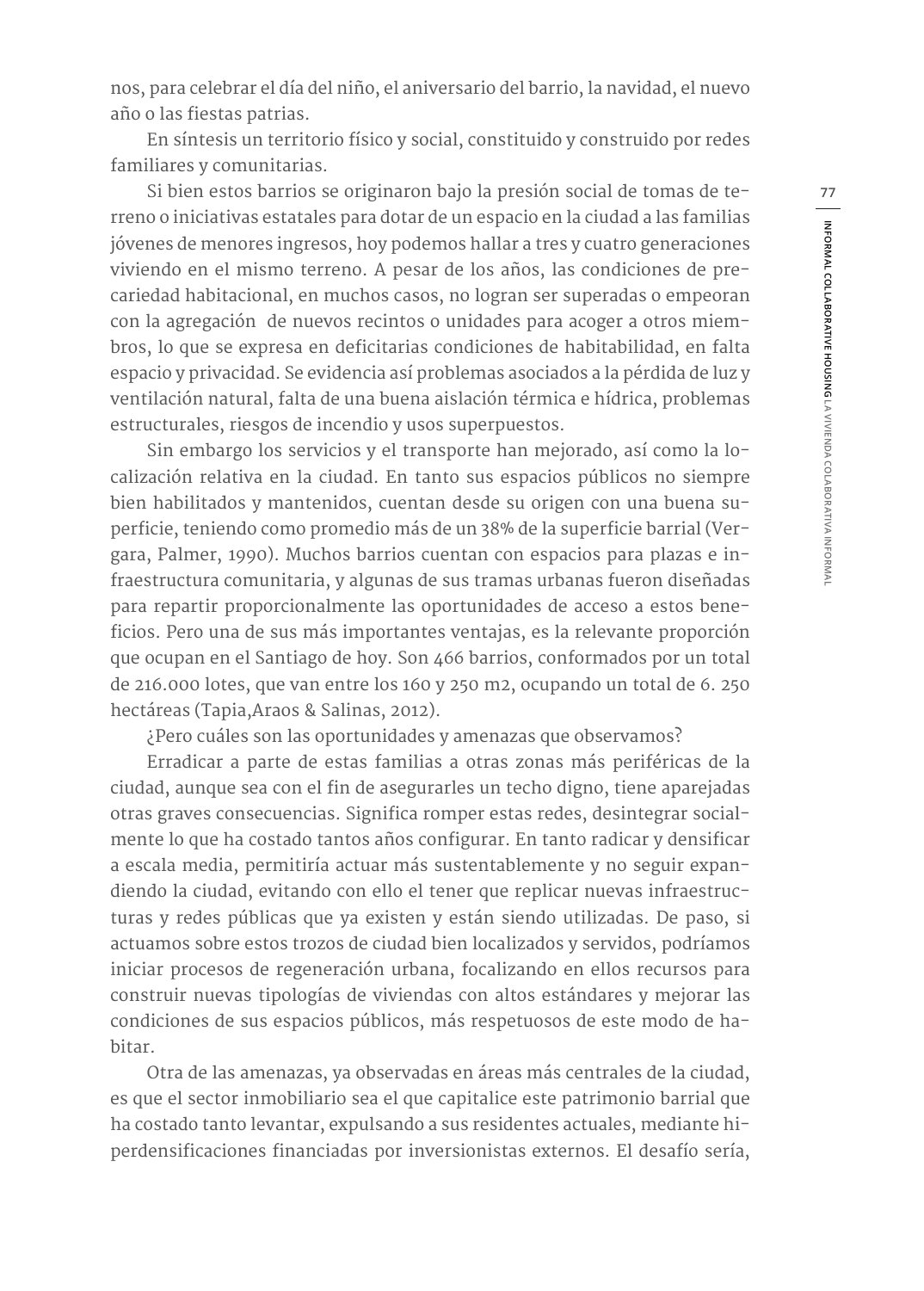Thus, promoting non-forced integration processes among groups of people that have grown together.

There is, therefore, much to observe, learn and protect. But there is also a tremendous urban and social potential, which needs to be explored and imagined, recognizing its physical and intangible heritage and its potential for densification on a human scale. A new space in the city for new generations born in the neighborhood and also for new families.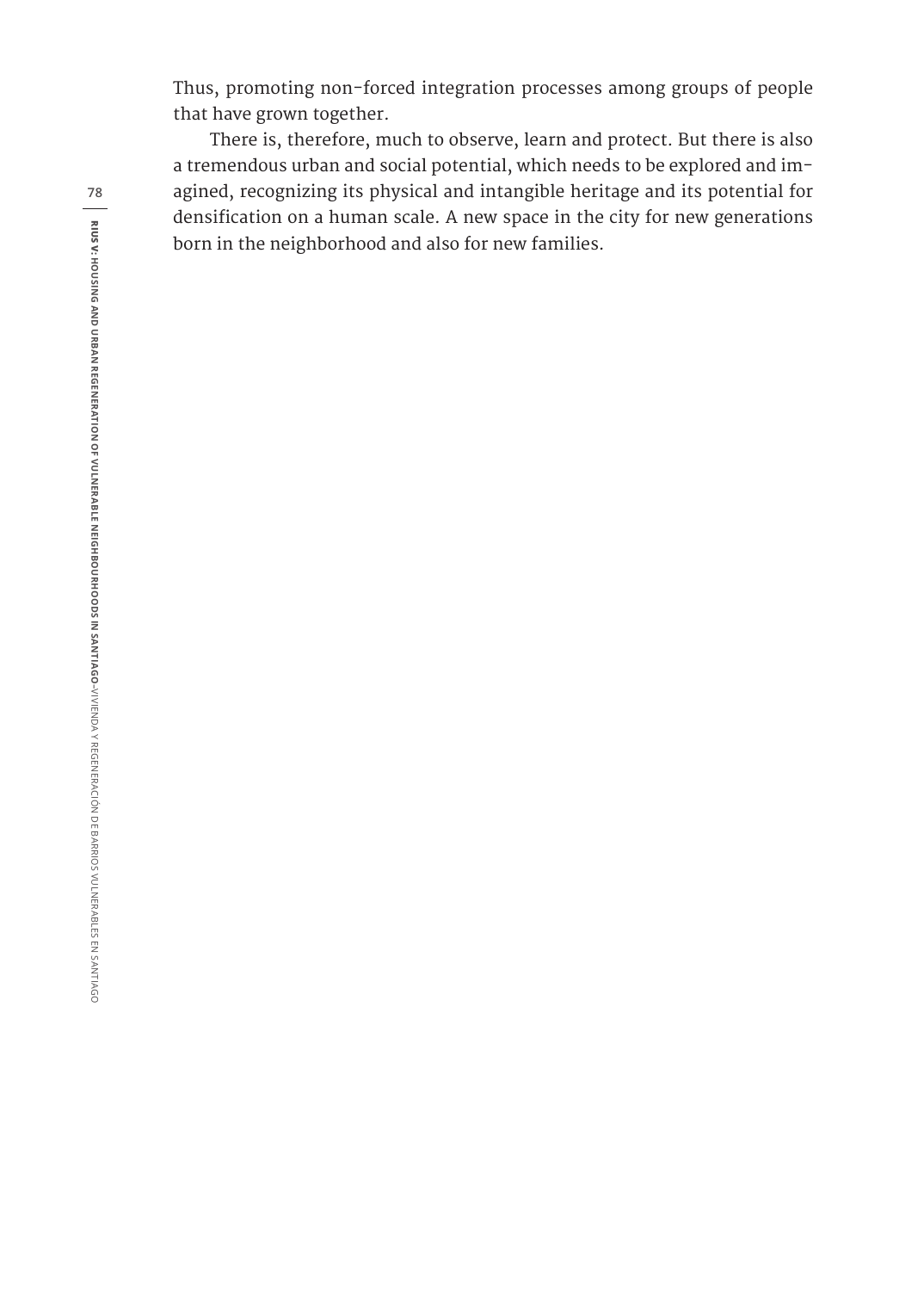dar alojamiento formal a los requirentes de nuevas viviendas que residen en el barrio y en la comuna, generando también incentivos para retener a las familias que les ha ido mejor económicamente, propiciando así, procesos de integración no forzados entre grupos de personas que han crecido juntas.

Hay aquí por tanto mucho que observar, aprender y proteger, pero también un tremendo potencial urbano y social, que necesita ser explorado e imaginado, reconociendo su patrimonio físico e inmaterial y sus potenciales de densificación a escala humana. Un nuevo espacio en la ciudad para las nuevas generaciones nacidas en el barrio, y por qué no, también para nuevas familias.